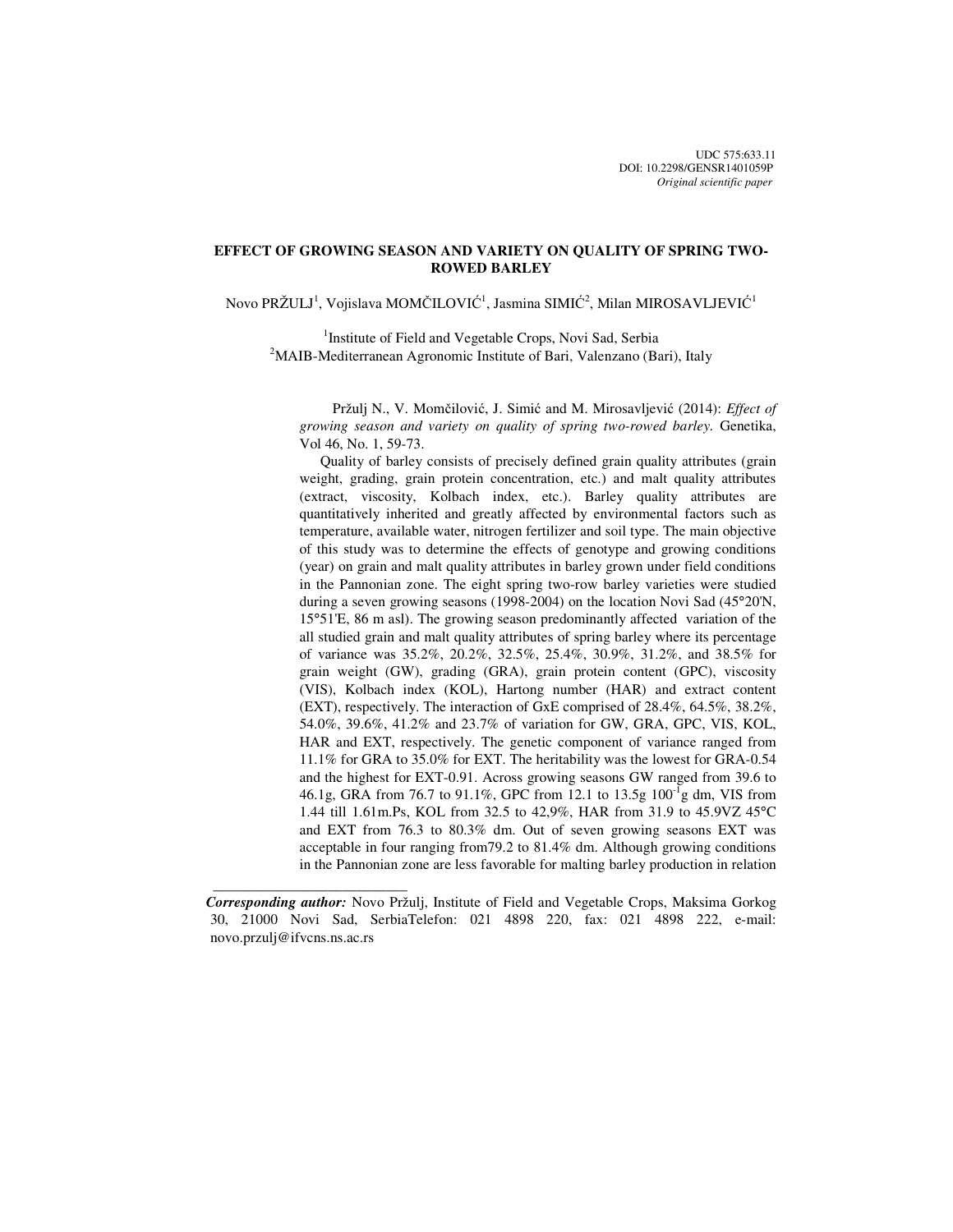to western Europe it does not exclude malting barley production with acceptable quality in the Pannonian zone environments. The varieties Scarlett and Viktor performed quite acceptable quality in the Pannonian zone and may be recommended for commercial production in this region for malt industry.

*Key words*: Barley (*Hordeum vulgare* L), growing season, interaction, variety, quality, Pannonian zone

## INTRODUCTION

Quality of barley is a complex trait that is determined by numerous genetic and environmental factors. Malting quality attributes are quantitatively inherited and greatly influenced by environmental factors such as temperature, available water, nitrogen fertilizer and soil type (ZHANG *et al*., 2006; PETTERSSON and ECKERSTEN, 2007). In some growing seasons environmental conditions reduce the quality of superior varieties till feeding barley (PRŽULJ and MOMČILOVIĆ, 2008). Genetic variation of complex traits, (yield and quality), has the highest importance since it provides stability of the traits and determines the effectiveness of selection. Malt extract is certainly the most important indicator of barley quality (SAVIN and MOLINA-CANO, 2002). The malt extract content is also a complex trait, which represent the proportion of the potentially fermentable grain components (MOLINA-CANO *et al*., 2000). The quality attributes of malting barley consist of grain quality attributes (e.g. grain weight, grading, grain protein concentration) and malt quality attributes (e.g. extract, viscosity, Kolbach index), which are precisely defined by the barley breeders across the world and the producers that are aware of which barley may be accepted as malting barley.

Grain weight is an important quality attribute of barley due to a positive relationship between grain weight and starch content that is a main source of malt extract (SAVIN and MOLINA-CANO, 2002). The grain size is another important barley grain property since grains >2.5mm are mainly being used for malting and grains <2.5 mm for feeding. Also the grain size is important because it is likely to ensure the germination rate uniformity (PASSARELLA *et al*., 2003). ABELEDO *et al*. (2003) found that the barley grain weight in Argentina in the period from 1944 to 1998 did not increase by breeding and yield increased in that period was result of the increased number of grains per spike. The grain weight threshold of 40 mg is required to achieve the maximum grading percentage. Due to the lower grading approximately 5% of grains are lost per mg of grain weight reduction and crop with thousand grains that weight less than 36-37g would be used for feed barley (SAVIN and MOLINA-CANO, 2002). Hot and dry conditions affect the rate and duration of grain filling thereby reducing grain weight, size and consequently quality (PRŽULJ *et al*., 2000).

Due to the dilution of nitrogen by increased yields high yielding varieties have lower grain protein content (ABELEDO *et al*., 2002; GRAUSGUBER *et al*., 2002; GIANINETTI *et al*., 2005). Although many authors point out the inverse relationship of malt extract and grain protein concentration, SAVIN and MOLINA-CANO (2002) had doubts in the absoluteness of this relationship since the composition of barley grain is very complex and their mutual relationship in interaction with environment defines malt extract. The inverse relationship between malt extract and grain protein content is determined by variety and environment and therefore the value of the relationship is more-less specific for each variety. This negative correlation is mainly due to hordein fraction of the proteins (MOLINA-CANO *et al*., 2004). Hordein fraction has two main negative effects; decreasing starch level due to negative correlation with starch and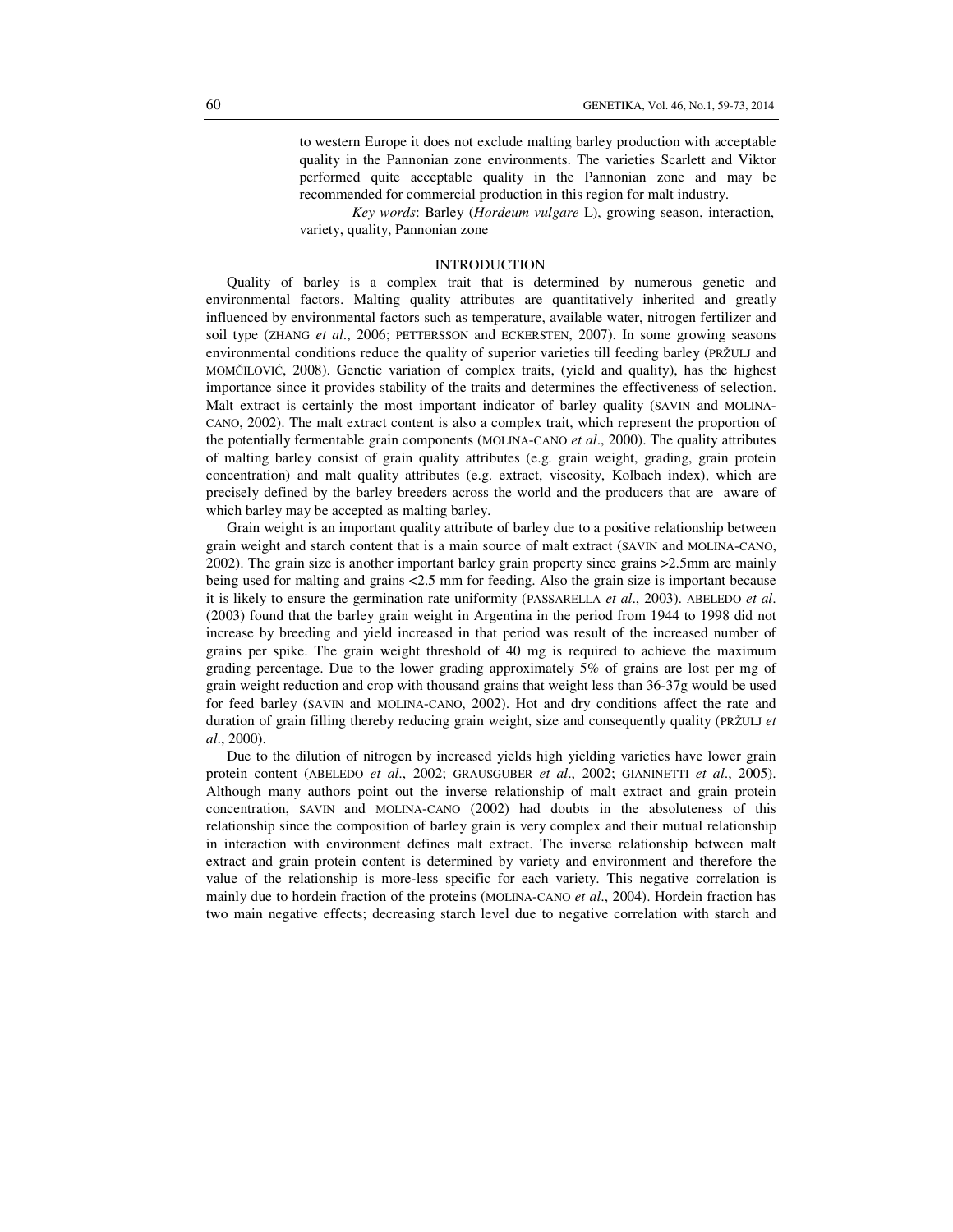restricting access by amylolytic enzymes to starch during germination since the starch granules are embedded into endosperm protein matrix with hordein as main component (QI *et al*., 2006). Viscosity is significant indicator of malt modification and it increases the filtration difficulty, it also indicates the amount of wort β-glucan, which affects beer stability (GIANINETTI *et al*., 2005).

Progress in genetic improvement of malting barley quality in many countries is less advanced than yield improvement (PASSARELLA *et al*., 2003). However, grain protein content has been analyzed in some trials where it was found that the nitrogen harvest index was higher in new than in old varieties due to a limited amount of nitrogen being diluted in the higher yield of new varieties (CALDERINI *et al*., 19990).

As far as we are aware, there are very few papers related to the quality attributes of barley in the growing conditions of the Pannonian zone (PRŽULJ *et al.,* 1998). The main objective of this study was to investigate the effects of genotype and growing conditions (year) on grain and malt quality attributes in spring two-row barley grown under field conditions of the Pannonian zone.

#### MATERIALS AND METHODS

*Field trial and grain analysis*. The eight spring two-row barley varieties were studied during a seven-year (1998-2004) period in the location of Novi Sad (45°20'N, 15°51'E, 86 m asl). A complete randomized block design with three replications was used. The sowing dates were 16 February 1998, 1 March 1999, 15 February 2000, 13 February 2001, 13 February 2002, 13 March 2003, and 12 March 2004. Plots 5m x 1m in size with 10 cm between rows were sown at the rate of 400 germinable grains  $m<sup>2</sup>$ . The growing practices applied were those regularly used for large-scale spring malting barley production. The grains were sieved before the analysis on Sortimat machine (Pfeuffer) and the grading percentage (GRA, %), i.e., grains retained on a 2.5mm and 2.8mm sieves (I class) was recorded and used for studying grain physical properties, grain protein concentration (GPC, g  $100^{\degree}$ g dm) and micro-malting. Grain weight (GW, g) was determined from graded samples by measuring three sets of 300 grains per plot and expressed as weight of 1000 grains. Grain N concentration obtained by Kjeldahl analysis and protein concentration expressed on a dry weight basis was estimated by multiplying grain N by 6.25. Micro-malting was conducted according to a procedure recommended by the European Brewery Convention (Analytica-EBC, 1998) four months after harvesting using the micromalting plant Seeger, Germany. After malting viscosity (VIS, m.Ps), Kolbach index (KOL, %), Hartong number (HAR, VZ 45°C) and malt extract content (EXT, % dm) were determined.

*Statistical analyses.* Two-way ANOVA and estimates of variance components due to genotype, year, and genotype x year interaction were made. A mixed model was used, with genotypes considered as fixed and years as random effects (ZAR, 1996). The Genstat v10 procedures and programs were used for the data processing.

Narrow-sense heritability was estimated using the variance components as follows:

$$
h^2 = \frac{\sigma_g^2}{\sigma_{\!G}^2 + \left(\frac{\sigma_{\!G}^2}{\sigma}\right) + \left(\frac{\sigma_{\!G}^2}{r \sigma}\right)}
$$

where  $\sigma_g^2$  is the variance component of the genotype,  $\sigma_{ge}^2$  the variance component of the interaction genotype x environment,  $\sigma_{res}^2$  the error, *e* the number of the environments-years, and *r* the number of replications (BORRÀS *et al*., 2009) . The Genstat v10 procedures and programs were used for data processing.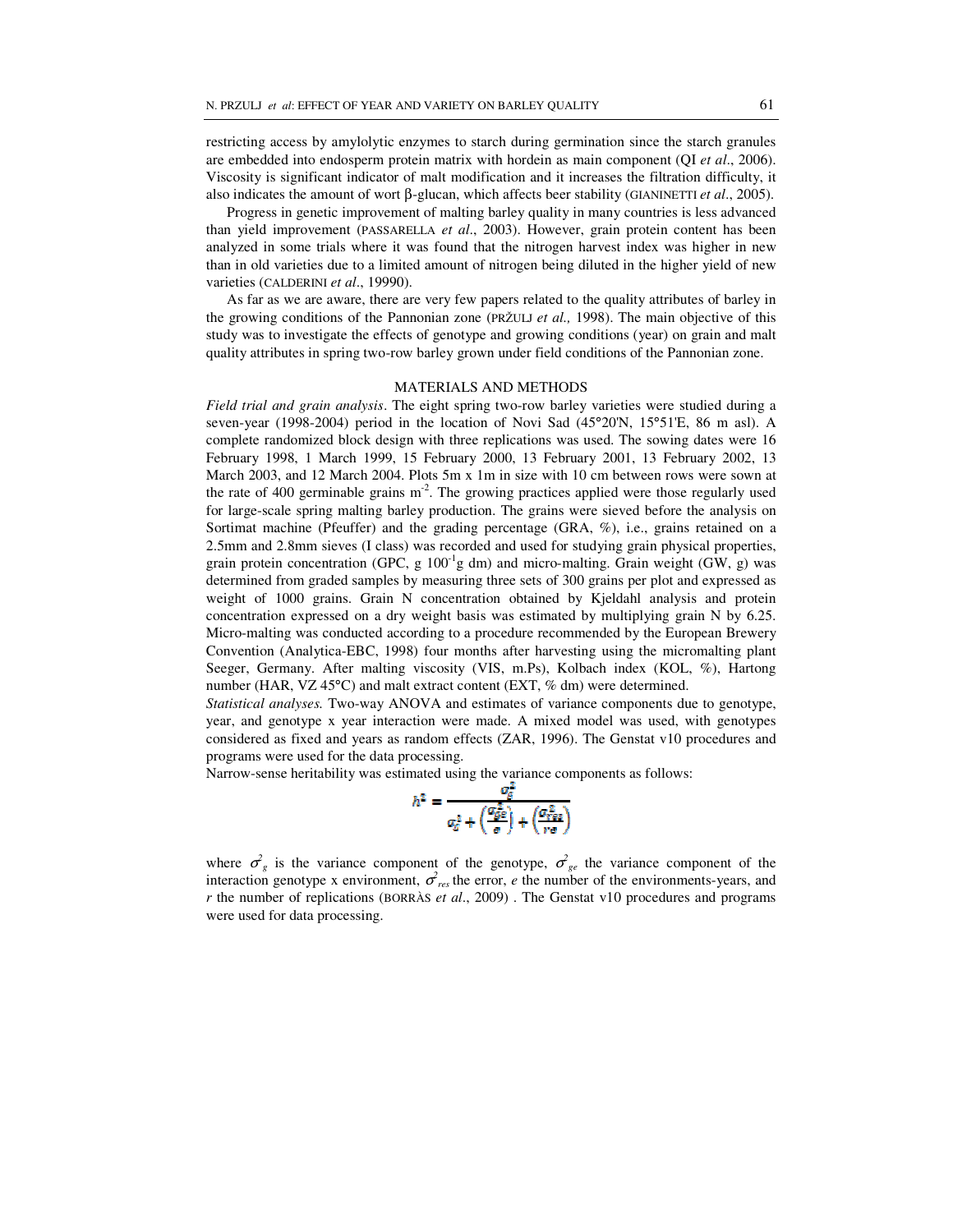

Fig. 1a. Long term average (1964-2004,  $\frac{1}{2}$ ) and 10 days average (1998-2004 year period,  $\bullet \bullet \bullet$ ) of temperatures from sowing to harvest of spring barley.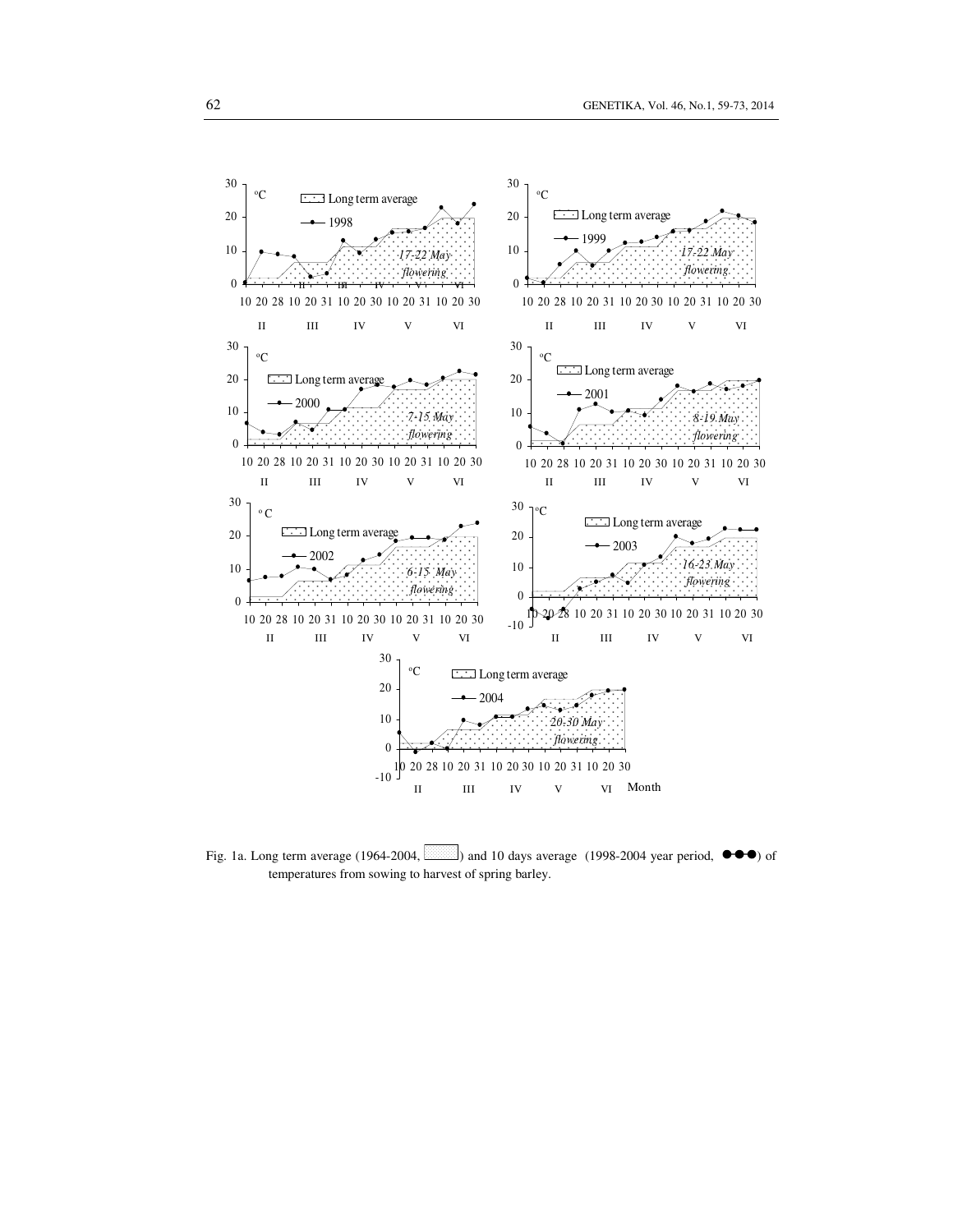

Fig. 1b. Long term average (1964-2004,  $\sim$ ) and 10 days average (1998-2004 year period,  $\bullet \bullet \bullet$ ) of precipitation from sowing to harvest of spring barley.

*Weather conditions*. The 1998 spring barley growing season was characterized by high temperatures and water deficit during tillering and moderate temperatures and precipitation during grain filling. Period from barley emergence to stem elongation in the 1999 was characterized by temperatures above and precipitation under long-term average. Temperatures and precipitation during the grain filling period were similar to the long-term averages. The 2000 growing season was characterized as considerably warm, but not hot, with precipitation lower than the long-term average. In 2001 warm and wet weather persisted during the entire spring barley growing season. In 2002, temperatures during tillering were much higher than the average, while they were on the long-term average level during grain filling. Except for May when spring barley passed through the stage of flowering, the precipitation in all other months were below the long-term average, but it could not be considered as dry. A cold period during tillering and a very warm period during grain filling are main thermal features of 2003. That year was extremely dry. Moderate temperatures and precipitation during tillering and a cold and very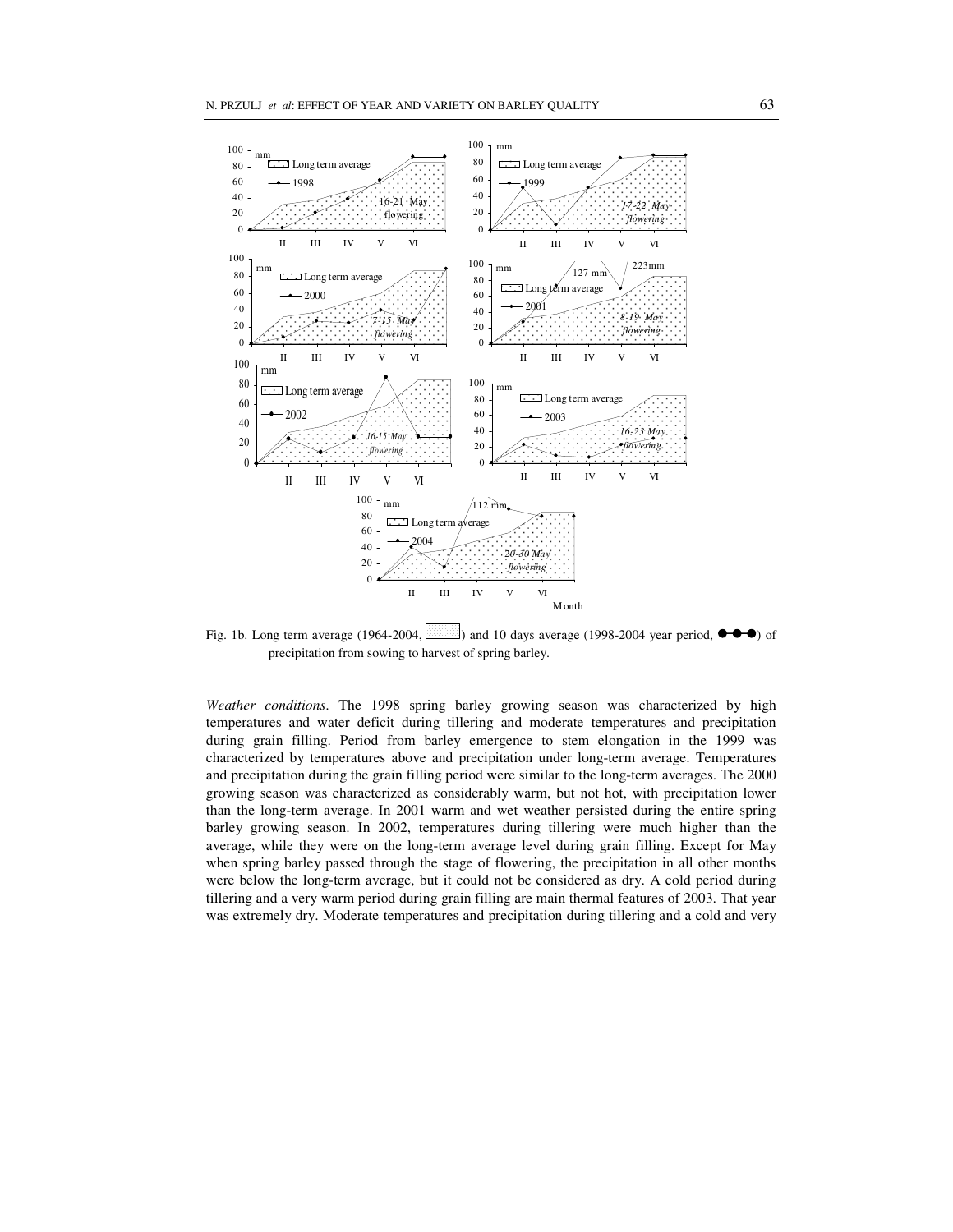wet weather during grain filling are main characteristics of the 2004 growing season of spring barley. Temperature lower than 0°C did not occur after jointing in any of the experimental years.

# RESULTS AN DISCUSSION

Growing season was prominently responsible for variation of the all studied grain and malt quality attributes of spring barley (Table 1). Growing season was main factor influencing GW while values of variety and the interaction GxY effects were similar (Table 2). FOX *et al*. (2006) demonstrated the strong genetic and environmental effects on GRA, while in our study the highest variation of GRA was due to the interaction GxY (Table 2). Indeed, genotype determined less variation of GRA (11.14%), but genotype expressed its effects mainly through important interaction with growing season. The genetic variance for GRA is the highest when growing conditions are unstressed (FOX *et al*., 2006). Heritability for GW was rather high and moderate for GRA.

*Table 1. Ranges of variety and year mean values for the tested attributes of 8 spring barley varieties grown in 7 growing seasons (1998-2004) period*

|                                   |       | Genotype $(n=8)$ |       | Growing season $(n=7)$ |       |       | Mean  |
|-----------------------------------|-------|------------------|-------|------------------------|-------|-------|-------|
| Parameter                         | Min   | Max              | Diff. | Diff.<br>Min<br>Max    |       |       |       |
| Thousand grain weight (TGW)       | 39.58 | 46.11            | 6.53  | 37.7                   | 49.5  | 11.8  | 43.3  |
| Grading (GRA)                     | 76.7  | 91.1             | 14.4  | 75.3                   | 94.6  | 19.3  | 85.1  |
| Grain protein concentration (GPC) | 12.1  | 14.1             | 2.0   | 11.5                   | 14.6  | 3.1   | 13.1  |
| Viscosity (VIS)                   | 1.438 | 1.607            | 0.169 | 1.316                  | 1.695 | 0.379 | 1.499 |
| Kolbach index (KOL)               | 32.52 | 42.85            | 10.33 | 27.44                  | 46.36 | 18.92 | 37.73 |
| Hartong number (HAR)              | 31.91 | 45.-91           | -14.0 | 37.05                  | 47.34 | 10.3  | 39.94 |
| Malt extract content (EXT)        | 76.3  | 80.3             | 4.0   | 76.1                   | 80.9  | 4.8   | 78.9  |

GPC in barley was mainly determined by the interaction GxY and 38% of the variation belonged to this source of variation (Table 2). The range of variation of GPC showed that year was responsible for more than sevenfold variation in relation to the variety (Table 1). Heritability for GPC was high, 0.83. In this study, VIS depended mostly of the interaction GxY and growing seasons (Tables 1 and 2). Heritability for VIS was 0.69. Malt modification, estimated through protein modification (KOL) and cytolytic and proteolytic activities of malt enzymes (HAR), was mainly determined by the interactions, while genotype was responsible for about one quater of the variation. Heritability for the both malt modification attributes was almose equal, 0.81. EXT is the most important trait of malting barley and it is the measure of the amount of fermentable sugars. In our study, EXT depended mostly on growing season and genotype, although 23.7% of variation belonged to the interaction GxY (Table 4). Heritability for EXT content was very high, 0.91.

Across growing seasons varieties significantly differed (P<0.01) in GW (Table 3). The varieties Scarlett and Viktor had the highest GW, 46.1g and 45.2g, respectively and the variety NS 450 the lowest (39.4g). The highest GW across varieties was in 2000 and the lowest in 1998 growing season. Six varieties had the highest grain weight in 2000, one in each 2001 and 2002 growing seasons. The low average GW in 1998 was due to value of 5 varieties that had the lowest GW in that growing season. In regard to GW, 1999 growing season was the poorest for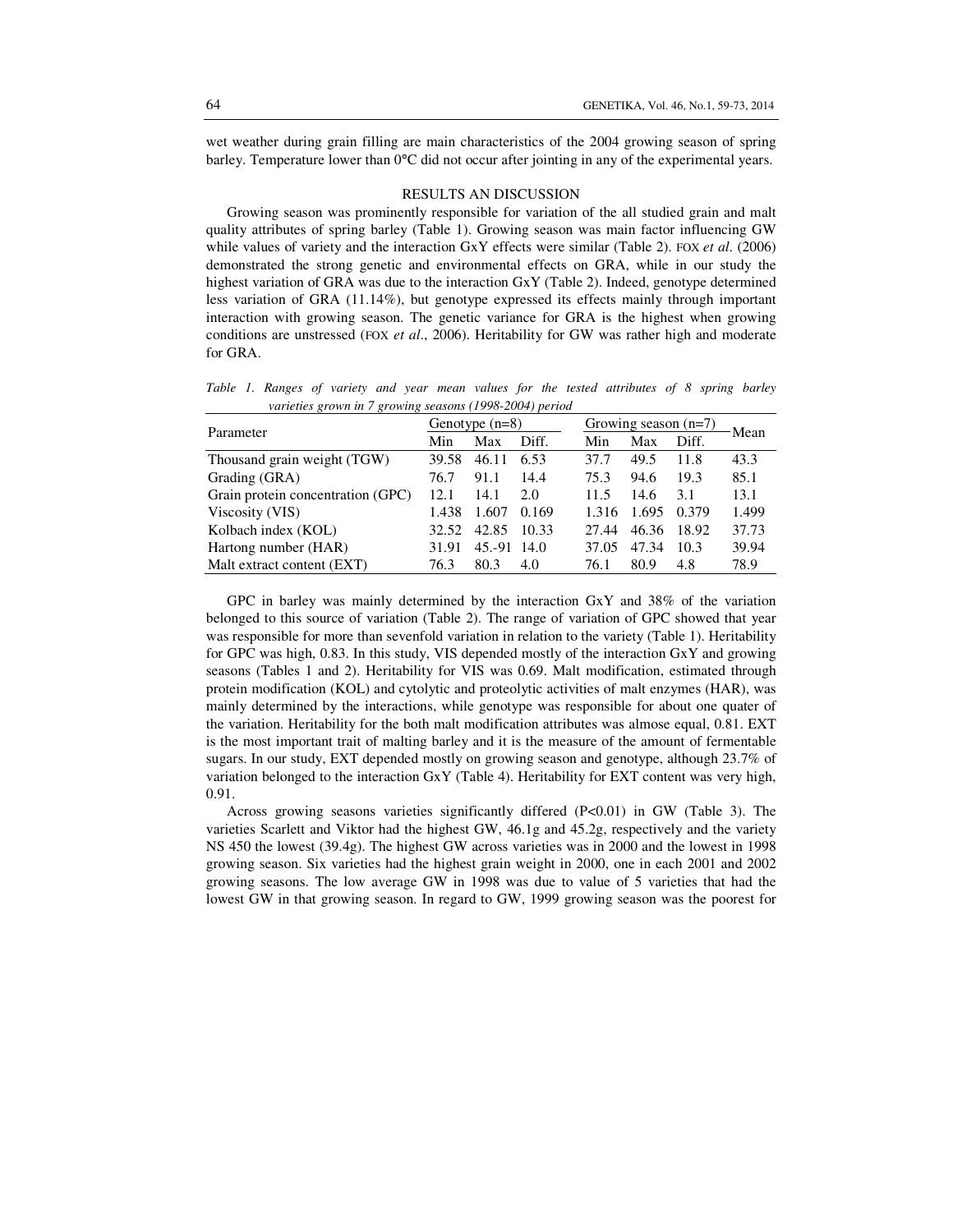the varieties NS 454, Viktor, and NS 462. If GW threshold of 40mg is required to achieve a maximum GRA (SAVIN and MOLINA-CANO, 2002), varieties NS 450 and may be NS 294 are not suitable for malting. In regard to GW almost all varieties had low grain quality for malting in growing seasons 1998 and 1999 (Table 3). For both growing seasons high temperatures and water deficit characterized period from sowing till anthesis (Figure 1a, b).

*Table 2. Mean squares from the ANOVA, percentage of variance components and heritability of thousand grain weight (TGW), grading (GRA), grain protein concentration (GPC), viscosity (VIS), Kolbach index (KOL), Hartong number (HAR) and malt extract content (EXT) in 8 spring barley varieties grown in 7 growing seasons (1998-2004) period* 

| Source                   | df | <b>TGW</b>     | $\sigma$<br><b>GRA</b>    | <b>GPC</b>   | VIS      | KOL       | <b>HAR</b>      | <b>EXT</b> |
|--------------------------|----|----------------|---------------------------|--------------|----------|-----------|-----------------|------------|
|                          |    | (g)            | $(\%)$                    | $(g 100-1g)$ | m.Ps     | $(\%)$    | (VZ             | $(\%$ dm)  |
|                          |    |                |                           | dm)          |          |           | $45^{\circ}$ C) |            |
| Genotype $(G)$           | -7 | 139.2** 534.34 |                           | $8.17**$     | $0.06*$  | 277.84**  | 386.90**        | $33.01**$  |
| Year $(Y)$               | 6  |                | 462,7** 1674,35** 29,34** |              | $0.39**$ | 1145,57** | 410.89**        | 76,76**    |
| G x Y                    | 42 | $20.2**$       | $244.60**$                | $1.40**$     | $0.02**$ | $52,80**$ | 74.36**         | $3.02**$   |
| Pooled error             |    | 110 5,7        | 4,69                      | 0.03         | $0.00**$ | 1,94      | 1,44            | 0,11       |
| % of variance components |    |                |                           |              |          |           |                 |            |
| $\boldsymbol{\sigma}_G$  |    | 30.91          | 11,14                     | 26,94        | 17,49    | 25,02     | 25,20           | 35,01      |
| $\boldsymbol{O}_Y$       |    | 35,22          | 20,54                     | 32,49        | 25,36    | 30,88     | 31,20           | 38,53      |
| $\boldsymbol{\nu}_{GY}$  |    | 28,36          | 64,54                     | 38,02        | 54,03    | 39,57     | 41,16           | 23,71      |
| $\boldsymbol{o}_E$       |    | 5,51           | 3,78                      | 2,54         | 3,12     | 4,53      | 2,44            | 2,76       |
| $n_h$                    |    | 0.88           | 0.54                      | 0.83         | 0.69     | 0,81      | 0,81            | 0.91       |

\*, \*\* Significant at the 0.05 and 0.01 probability level, respectively

*Table 3. Thousand grain weight (g) in 8 spring barley varieties in 7 growing seasons (1998-2004) period* 

|                    | Year $(B)$       |      | Average |      |      |      |      |      |
|--------------------|------------------|------|---------|------|------|------|------|------|
| Variety (A)        | 1998             | 1999 | 2000    | 2001 | 2002 | 2003 | 2004 |      |
| <b>NS 294</b>      | 28,3             | 36,8 | 47,1    | 43,6 | 46,6 | 36,2 | 42,2 | 40,1 |
| Scarlett           | 38,7             | 44,9 | 51,0    | 47,0 | 50,5 | 39,9 | 44.7 | 45,2 |
| <b>NS 450</b>      | 33,9             | 36,7 | 44,3    | 41,2 | 44,8 | 35,5 | 40,7 | 39,6 |
| <b>NS 454</b>      | 40,4             | 38,7 | 50,4    | 42,5 | 45,6 | 40,6 | 43,3 | 43,1 |
| Viktor             | 40.9             | 38,8 | 53,3    | 47,9 | 49,5 | 45,1 | 47.3 | 46,1 |
| <b>NS 460</b>      | 37,7             | 38,7 | 50,0    | 45,9 | 47,7 | 44,2 | 42,0 | 43,7 |
| <b>NS 462</b>      | 43,1             | 40,7 | 51,8    | 48,4 | 47,0 | 42,9 | 41,4 | 45,0 |
| NS 466             | 38,2             | 38,6 | 48,4    | 41,1 | 47,7 | 44,6 | 44,5 | 43,3 |
| Average            | 37,7             | 39,2 | 49,5    | 44,7 | 47,4 | 41,1 | 43,3 | 43,3 |
|                    | $\boldsymbol{A}$ | B    | AB      |      |      |      |      |      |
| 0.05<br><b>LSD</b> | 0.57             | 0.54 | 1.52    |      |      |      |      |      |
| 0.01               | 0.76             | 0.71 | 2.01    |      |      |      |      |      |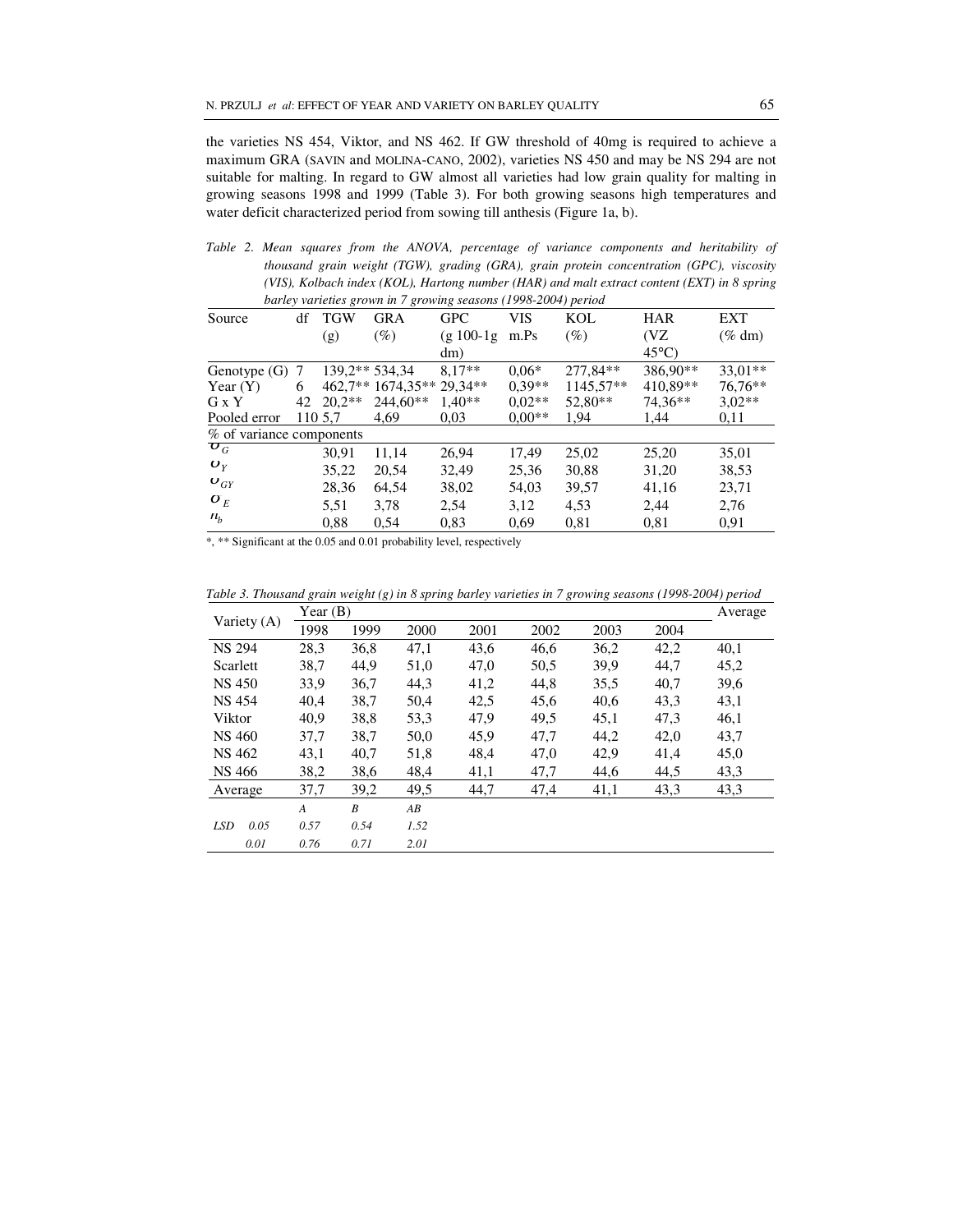GRA is very important from the economical point of view. The mean GRA (>2.5mm) across eight varieties and seven years of 85%, obtained in this study (Table 4), is difficult to be acceptable economically. PASSARELLA *et al*. (2002) found a strong positive and significant relationship between screening percentage and grain weight.

PASSARELLA *et al*. (2002) found that mild heat stress late in the grain filling period is reducing grading. Heat stress in this period of grain filling is quite common in the Pannonian zone (PRŽULJ and MOMČILOVIĆ, 2009; OLESEN *et al*., 2010). In more than 50% of the growing seasons in our study, GRA across varieties was lower than 80%. Except for two varieties that are not important in commercial production, GRA of the rest studied varieties ranged from 84% to 91%. Participation of genetic factors in the total variation was relatively low, with heritability of 0.54, which indicated a necessity to find appropriate genetic resources for improving GRA. In most countries the malting industry requires that more than 80% of the grains have bigger size than 2.5mm (SAVIN and MOLINA-CANO, 2002). Therefore, the decrease in grain weight generate higher proportion of grains  $\leq 2.5$ mm and a smaller quantity of maltable grains, which decrease malt yield.

Grain size is an important trait for breeding both, malting and feed barley. In practical breeding large grain size is one of the primary grain quality attribute as smaller grains generally have lower levels of starch and higher protein levels, thus reducing the extract content (SAVIN and MOLINA-CANO, 2002; FOX *et al*., 2006). Even FOX *et al*. (2006) suggested using, grain size, i.e., plumpness as important breeding criterion. FOX *et al.* (2006) found that GRA was most affected by environment but with a strong genetic effect too. The permanent stressed environment decreased levels of genetic variance suggesting that GRA is reduced to a point where it may not be useful for selecting genotypes with large grain. The selection for GRA was obviously very difficult to perform in 1998 growing season. High temperatures during grain filling diminished final grain weight and simultaneously increased GPC. Heat stress is likely to have a rather direct effect within the grain, reducing starch synthesis than related to the reduction in duration of green leaf area (PASSARELLA *et al*., 2002; and references quoted therein).

|                    | Table 1: Ordanz (70) in 6 spring barley varieties in 7 growing seasons (1996 2004) period |      |      |      |      |      |      |         |  |
|--------------------|-------------------------------------------------------------------------------------------|------|------|------|------|------|------|---------|--|
|                    | Year $(B)$                                                                                |      |      |      |      |      |      | Average |  |
| Variety (A)        | 1998                                                                                      | 1999 | 2000 | 2001 | 2002 | 2003 | 2004 |         |  |
| <b>NS 294</b>      | 42,0                                                                                      | 71,7 | 95,0 | 96,3 | 94,0 | 59.7 | 92,3 | 78,7    |  |
| Scarlett           | 70.0                                                                                      | 77,0 | 95,0 | 94.7 | 93.3 | 88,0 | 86,7 | 86,4    |  |
| <b>NS 450</b>      | 59,7                                                                                      | 76,0 | 91,0 | 91,7 | 93,0 | 48,0 | 77,7 | 76,7    |  |
| <b>NS 454</b>      | 80,3                                                                                      | 76,7 | 95,0 | 91,0 | 95,0 | 84,0 | 84,0 | 86,6    |  |
| Viktor             | 80,7                                                                                      | 79,6 | 97,0 | 93,0 | 96,0 | 84,3 | 90,0 | 88,7    |  |
| NS 460             | 90,0                                                                                      | 82,0 | 70,7 | 95,0 | 94,0 | 83.3 | 74,0 | 84,1    |  |
| NS 462             | 92,0                                                                                      | 84,0 | 97,0 | 95,0 | 94,0 | 78,0 | 81,0 | 88,7    |  |
| NS 466             | 87,7                                                                                      | 87,7 | 96,7 | 94,7 | 97,7 | 89,0 | 84,7 | 91,1    |  |
| Average            | 75,3                                                                                      | 79,3 | 92,2 | 93,9 | 94,6 | 76,8 | 83,8 | 85,1    |  |
|                    | $\boldsymbol{A}$                                                                          | B    | AB   |      |      |      |      |         |  |
| 0.05<br><b>LSD</b> | 1.32                                                                                      | 1.23 | 3.48 |      |      |      |      |         |  |
| 0.01               | 1.74                                                                                      | 1.62 | 4.61 |      |      |      |      |         |  |

*Table 4. Grading (%) in 8 spring barley varieties in 7 growing seasons (1998-2004) period*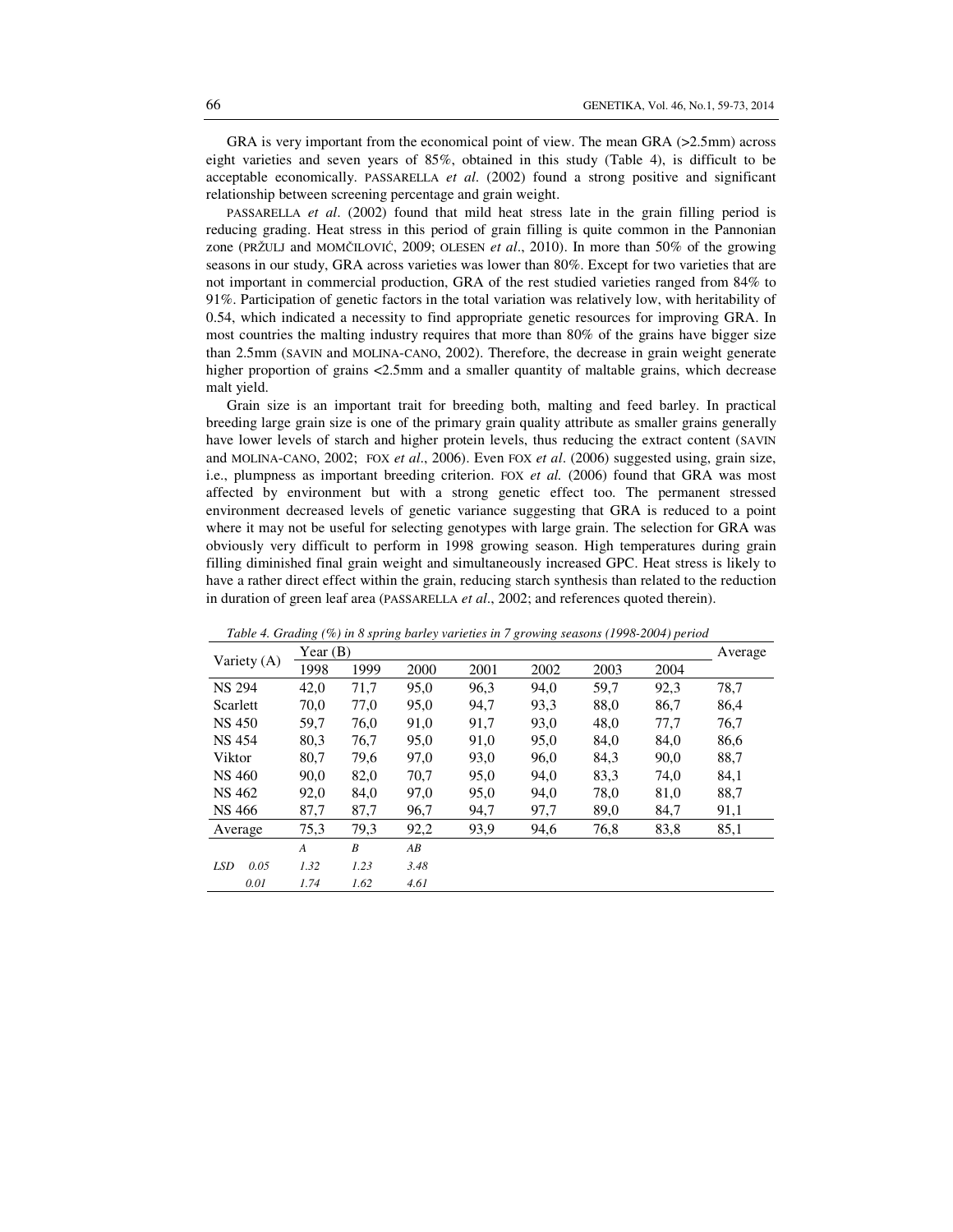Across growing seasons, the lowest GPC was found in the variety Scarlett (Table 5). Generally, the varieties Scarlett and Viktor had acceptable GPC for malt production. The highest GPC had the varieties NS 294 and NS 450. Due to the negative correlation between GW and GPC (SAVIN and MOLINA-CANO, 2002; PRŽULJ *et al*., 2012) this result was expected since these varieties had the lowest GW values (Table 3). The 2002 and 2001 growing seasons were quite favorable for malting barley production, when the lowest GPC was recorded across varieties, 11.5 and 11.9g  $100^{-1}$  g dm, respectively (Table 5). Except for the variety NS 450, all other varieties had the lowest GPC in 2002. On the other side, according to GPC, the poorest malting barley was produced in the 2000 growing season. Indeed, 5 of the 8 varieties had the highest GPC in 2000 growing season, more than  $13g 100<sup>-1</sup>g$  dm. Two varieties had the highest GPC in 1999 and one in 1998 growing season (Table 5). GPC frequently increases as result of moderately high temperature during grain filling (STONE, 2001). The Pannonian zone generally characterized by increased temperatures and water shortage, especially in barley grain filling period (Figure 1a, b) and obtained values of increased GPC were expected. However, temperature and water are not only factors determining the quality attributes of barley. This is confirmed by low GPC in 2001 and 2002 growing season that were characterized as warm, but not with high temperatures.

|                    | Year $(B)$       |      |      |      |      |      |      | Average |
|--------------------|------------------|------|------|------|------|------|------|---------|
| Variety (A)        | 1998             | 1999 | 2000 | 2001 | 2002 | 2003 | 2004 |         |
| <b>NS 294</b>      | 13,6             | 14,5 | 15,1 | 12,9 | 12,0 | 13,1 | 13,6 | 13,5    |
| Scarlett           | 13,3             | 13,0 | 12,8 | 10,6 | 10,3 | 12,3 | 12,4 | 12,1    |
| <b>NS 450</b>      | 15,3             | 12,8 | 15,3 | 13,1 | 14,6 | 13,2 | 14,3 | 14,1    |
| <b>NS 454</b>      | 13,5             | 14,8 | 15,3 | 12,8 | 11,4 | 13,3 | 13.3 | 13,5    |
| Viktor             | 13,4             | 13,8 | 14,3 | 11,2 | 10,1 | 12,4 | 12,5 | 12,5    |
| NS 460             | 13,8             | 14,8 | 14,6 | 11,6 | 11,2 | 12,7 | 13,0 | 13,1    |
| NS 462             | 12,8             | 14,8 | 14,6 | 11,4 | 10,7 | 13,2 | 12,7 | 12,9    |
| NS 466             | 13,7             | 12,7 | 15,0 | 11,7 | 11,7 | 13.3 | 13,0 | 13,0    |
| Average            | 13,7             | 13,9 | 14,6 | 11,9 | 11,5 | 12,9 | 13,1 | 13,1    |
|                    | $\boldsymbol{A}$ | B    | AB   |      |      |      |      |         |
| 0.05<br><b>LSD</b> | 0.11             | 0.10 | 0.28 |      |      |      |      |         |
| 0.01               | 0.14             | 0.13 | 0.37 |      |      |      |      |         |

*Table 5. Grain protein concentration (g 100-1g dm) in 8 spring barley varieties in 7 growing seasons (1998- 2004) period* 

VIS is the measure of cytolytic degree of modification during malting of barley grain. There were significant differences (P<0.01) in VIS across years, across varieties and among varieties in different years. Across growing seasons, VIS ranged from 1.44 for Scarlett to 1.61 for NS 454. The best cytolytic modification of malt across varieties was in 2001 growing season (1.32) and the worst in 2000 and 2003 growing season (1.63 and 1.70, respectively). All studied varieties had the lowest VIS value in 2001 growing season. Five out of eight varieties had the highest VIS in 2003, two in 2000 and one in 2002 (Table 6). PASSARELLA *et al.* (2002) found higher βglucans content in varieties with lower average size of grain while in our previous study there was no significant relationship between VIS and GW (PRŽULJ *et al*., 2012).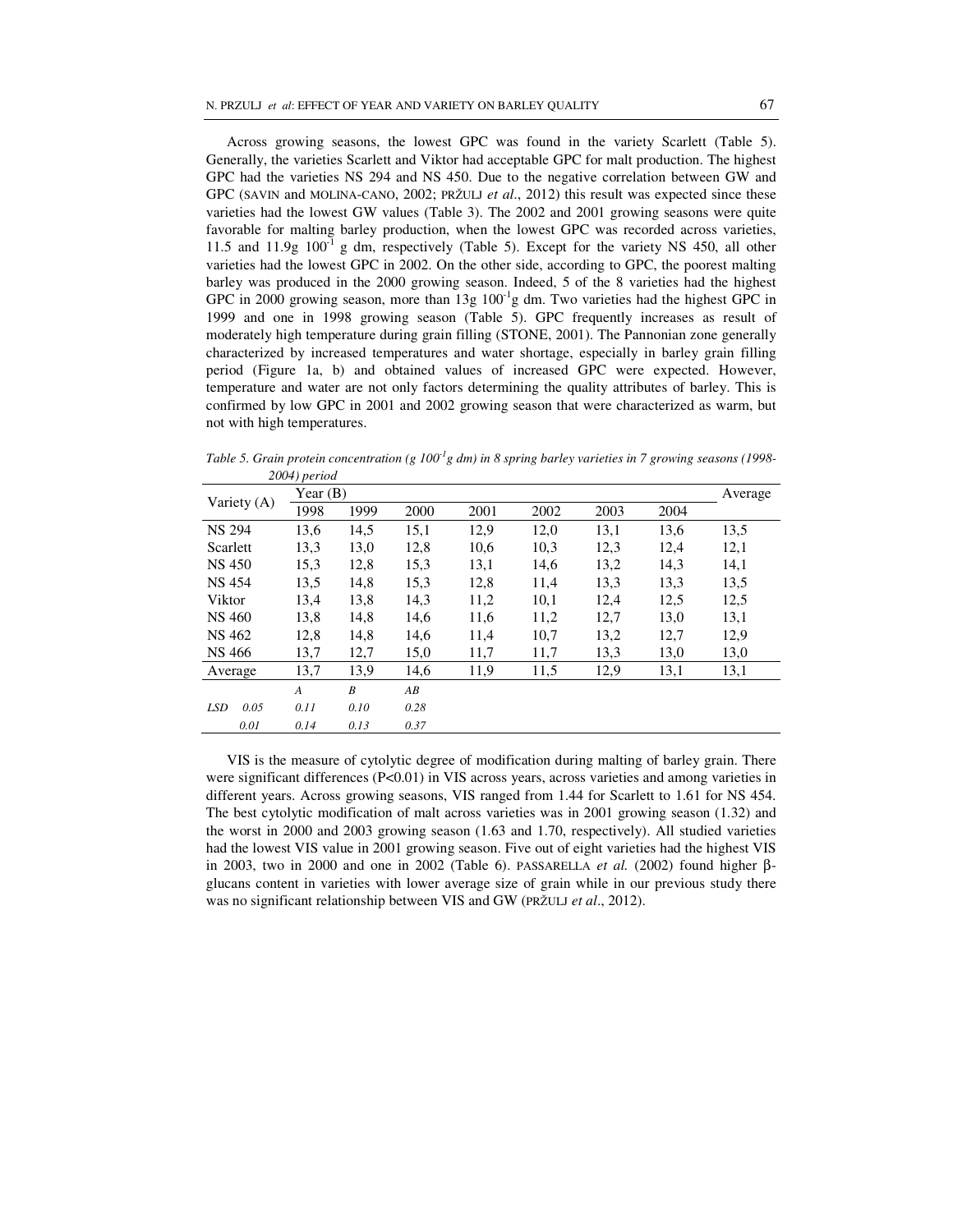|                    | Year $(B)$     |        |        |        |        |        |        | Average |
|--------------------|----------------|--------|--------|--------|--------|--------|--------|---------|
| Variety (A)        | 1998           | 1999   | 2000   | 2001   | 2002   | 2003   | 2004   |         |
| <b>NS 294</b>      | 1.3573         | 1.4800 | 1,5580 | 1,3117 | 1,3640 | 1,6400 | 1,5297 | 1,4630  |
| Scarlett           | 1.3367         | 1.4433 | 1,5667 | 1,1857 | 1,4380 | 1.6043 | 1.4917 | 1,4380  |
| NS 450             | 1.3667         | 1.6100 | 1,6660 | 1,3470 | 1,4647 | 1,7283 | 1,5467 | 1,5328  |
| <b>NS 454</b>      | 1.6000         | 1.4500 | 1.7607 | 1.4290 | 1.4623 | 1,9703 | 1.5740 | 1.6066  |
| Viktor             | 1.4267         | 1,3667 | 1,5390 | 1,3303 | 1,6223 | 1,5920 | 1,4777 | 1,4792  |
| NS 460             | 1.6133         | 1.4500 | 1,6570 | 1,3067 | 1.3413 | 1,6347 | 1,5070 | 1.5014  |
| NS 462             | 1.5267         | 1.4800 | 1,6360 | 1,2957 | 1,3793 | 1.7907 | 1,4807 | 1,5127  |
| NS 466             | 1,5200         | 1,3400 | 1,6330 | 1,3213 | 1,3470 | 1,6020 | 1,4907 | 1,4649  |
| Average            | 1.4684         | 1.4525 | 1.6270 | 1.3159 | 1.4274 | 1,6953 | 1.5123 | 1,4998  |
|                    | $\overline{A}$ | B      | AB     |        |        |        |        |         |
| 0.05<br><b>LSD</b> | 0.0113         | 0.0106 | 0.0299 |        |        |        |        |         |
| 0.01               | 0.0149         | 0.0140 | 0.0396 |        |        |        |        |         |

*Table 6. Viscosity (m.Pas) in 8 spring barley varieties in 7 growing seasons (1998-2004) period* 

Variation of KOL depended mainly on the varieties behavior in different growing seasons (Table 2). Across the growing seasons, the two varieties had KOL lower than 36, while KOL of Scarlett and Viktor was 43 and 41, respectively (Table 7). KOL across varieties was lower than 35 in two growing seasons, 2000 and 2002. Despite the high GxY interaction, growing seasons with good and poor protein modifications may be distinguished. Of the 8 varieties under study, 5 had the poorest protein breakdown in 2000, two in 2002 and one in 1999. Four varieties had the highest protein breakdown in 2001 and four in 2004.

*Table 7. Kolbach index (%) in 8 spring barley varieties in 7 growing seasons (1998-2004) period* 

| Variety (A)        | Year $(B)$       |       |       |       |       |       |       | Average |
|--------------------|------------------|-------|-------|-------|-------|-------|-------|---------|
|                    | 1998             | 1999  | 2000  | 2001  | 2002  | 2003  | 2004  |         |
| <b>NS 294</b>      | 46,63            | 42,00 | 30,27 | 49,49 | 31,95 | 37,27 | 46,97 | 40,65   |
| Scarlett           | 49,27            | 44,00 | 33,10 | 51,50 | 29,60 | 40,73 | 51,76 | 42,85   |
| NS 450             | 38.73            | 43.97 | 26,33 | 44,10 | 23.91 | 36,86 | 41.45 | 36.48   |
| <b>NS 454</b>      | 32,77            | 28,50 | 30,37 | 34,62 | 28,70 | 28,52 | 44.16 | 32,52   |
| Viktor             | 37.80            | 41.90 | 23,87 | 55,84 | 41,87 | 40.75 | 46.37 | 41.20   |
| NS 460             | 31,30            | 32,43 | 24,53 | 35,54 | 33,27 | 33,02 | 47,14 | 33,89   |
| NS 462             | 34,13            | 38,77 | 25,93 | 47,76 | 33,23 | 31,54 | 48,50 | 37,12   |
| NS 466             | 43,40            | 36,17 | 25,13 | 45,23 | 30,36 | 34,79 | 44,53 | 37,09   |
| Average            | 39,25            | 38,47 | 27,44 | 45,51 | 31,61 | 35,44 | 46,36 | 37,73   |
|                    | $\boldsymbol{A}$ | B     | AB    |       |       |       |       |         |
| 0.05<br><b>LSD</b> | 0.86             | 0.80  | 2.27  |       |       |       |       |         |
| 0.01               | 1.14             | 1.06  | 3.00  |       |       |       |       |         |

Similar to KOL, HAR was mainly determined by the GxY interaction (Table 2). Across growing seasons, the variety NS 454 had poor enzymatic activity, the variety NS 460 close to satisfactory, while other varieties had HAR ranging from 39.6 to 45.9VZ 45°C. Four varieties had the lowest HAR value in 2002, two varieties in 2000 and one variety in each 1998 and 1999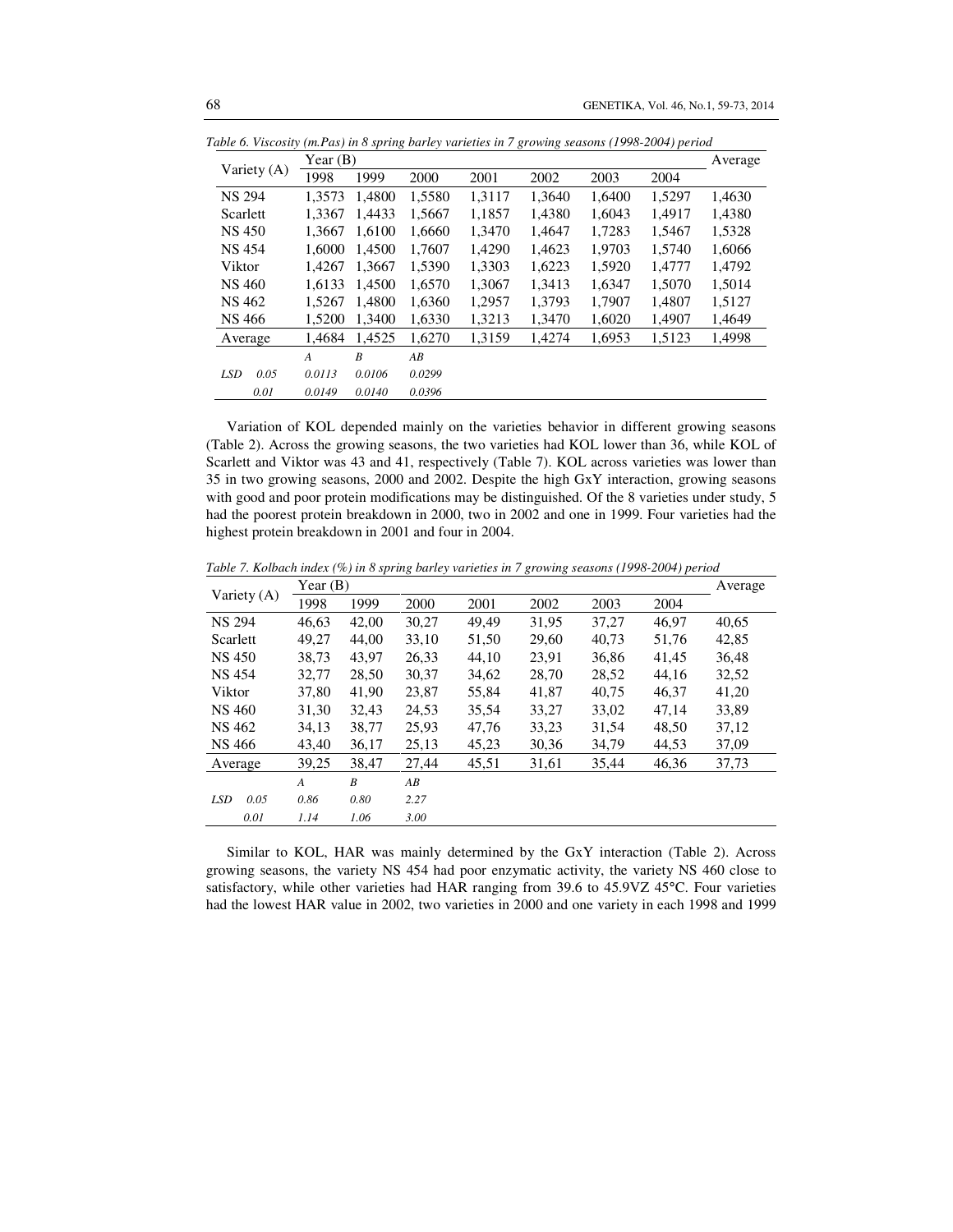growing season. Four varieties had highest cytolytic and proteolytic activities of malt enzymes in 2004, three varieties in 2001 and one variety in 2002 growing season.

|                    | Year $(B)$ |       |       |       |       |       |       | Average |
|--------------------|------------|-------|-------|-------|-------|-------|-------|---------|
| Variety (A)        | 1998       | 1999  | 2000  | 2001  | 2002  | 2003  | 2004  |         |
| <b>NS 294</b>      | 38,90      | 38,20 | 42,29 | 46,85 | 38,37 | 41,31 | 44.33 | 41,46   |
| Scarlett           | 46,07      | 43.23 | 38,04 | 52,86 | 32.04 | 41,93 | 45.27 | 42.78   |
| <b>NS 450</b>      | 35,67      | 33,27 | 36,83 | 44,71 | 35,61 | 38,95 | 52,26 | 39,61   |
| <b>NS 454</b>      | 27,87      | 27,60 | 28,17 | 30,30 | 25,58 | 30,62 | 53,24 | 31,91   |
| Viktor             | 45,33      | 45.07 | 41,97 | 52,07 | 48.68 | 42.41 | 45.83 | 45.91   |
| NS 460             | 39,53      | 35,20 | 29,11 | 34,51 | 32,04 | 36,75 | 45.94 | 36,16   |
| <b>NS 462</b>      | 34,67      | 35,20 | 38,30 | 47,82 | 54,03 | 37,38 | 46,27 | 41.95   |
| NS 466             | 36,67      | 38,63 | 41,71 | 44,88 | 31,59 | 38,84 | 45,61 | 39,70   |
| Average            | 38,09      | 37,05 | 37,05 | 44,25 | 37,24 | 38,52 | 47,34 | 39,94   |
|                    | A          | B     | AВ    |       |       |       |       |         |
| <b>LSD</b><br>0.05 | 0.74       | 0.69  | 1.96  |       |       |       |       |         |
| 0.01               | 0.98       | 0.91  | 2.59  |       |       |       |       |         |

*Table 8. Hartong number (VZ 45*°*C) in 8 spring barley varieties in 7 years (1998-2004) period* 

EXT is the most important economic trait of malting barley. After 7 growing seasons of testing, the varieties Scarlett and Viktor had the highest EXT, 79.6 and 80.3% dm, respectively (Table 9). Obviously, in regard to EXT 2002 growing season was the most suitable for malting barley production in the Pannonian zone since the average EXT across varieties was 80.9% dm. In 2001 and 2004 growing seasons, EXT was also acceptable, with averages of 79.8 and 79.2% dm, respectively. In 1998, 2000, and 2003 growing seasons EXT was very low, 76.1, 76.5, and 77.5, respectively. The interaction GxY was significant for all varieties. The varieties NS 294, Scarlett, NS 450 and NS 454 had lowest EXT values in 1998, the highest one in 2002, 2001, 2002, and 2004 growing seasons, respectively. The varieties, Viktor NS 460, NS 462 and NS 466 had best quality in 2002.

Although growing season and interaction GxE were responsible for the highest percentage of the variation of all studied traits, the differences among varieties were also considerably important for the quality parameters, being significant for TGW, GPC, VIS, KOL, HAR and EXT (Table 2). This indicates a possibility to select varieties with an appropriate and stabile quality in different growing conditions. The varieties Scarlett and Viktor performed quite acceptable quality in the Pannonian zone and may be recommended for commercial production in this region for malt industry. Even in less favorable growing conditions when GPC was rather high, as it was in 1999 and 2004 growing seasons, these two varieties had acceptable malt modification and EXT. Good malt modification of Scarlett and Viktor was probably due to higher quantities of starch degrading enzymes during germination. Although permitted range of GPC of malting barley in Europe is 9.5-11.5% (PETTERSSON and ECKERSTEN, 2007) some varieties with higher GPC are able to supply malt with high EXT too (MOLINA-CANO *et al*., 2000).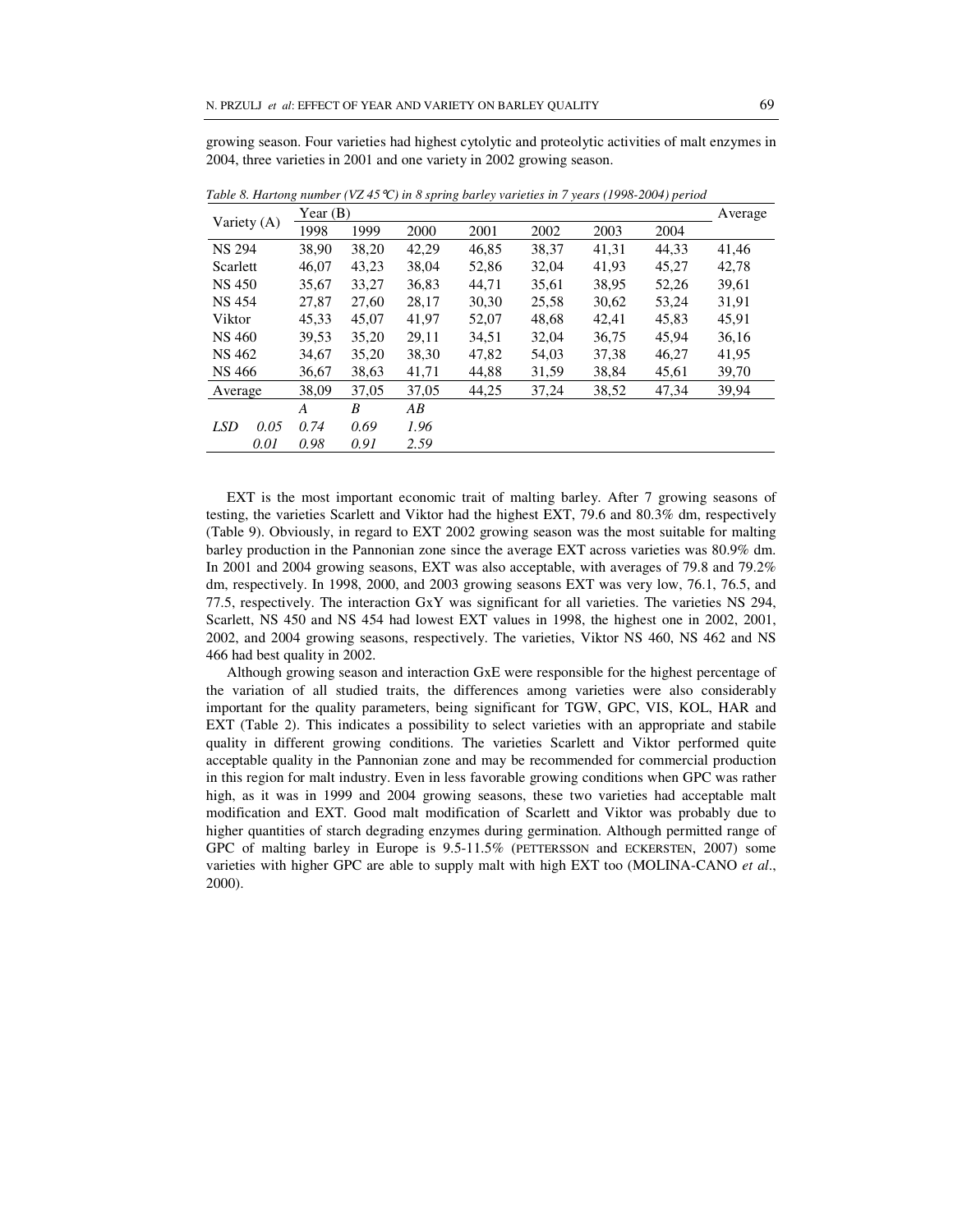|                    | Year $(B)$     |      |      |      |      |      |      | Average |
|--------------------|----------------|------|------|------|------|------|------|---------|
| Variety $(A)$      | 1998           | 1999 | 2000 | 2001 | 2002 | 2003 | 2004 |         |
| <b>NS 294</b>      | 76,2           | 76,9 | 76,4 | 79.5 | 81,4 | 77,3 | 77,8 | 77,9    |
| Scarlett           | 75,7           | 79,3 | 78,9 | 81,6 | 81,3 | 80,3 | 80.4 | 79,6    |
| <b>NS 450</b>      | 74,6           | 78,6 | 75,5 | 79.3 | 80,7 | 76,4 | 78,6 | 77,7    |
| <b>NS 454</b>      | 73.7           | 75.5 | 73.8 | 77.1 | 78.7 | 74.6 | 80.6 | 76,3    |
| Viktor             | 78.0           | 80,1 | 78.4 | 82,3 | 83,1 | 79.7 | 80.5 | 80,3    |
| NS 460             | 75,6           | 77,5 | 76,2 | 79,0 | 80,7 | 77.9 | 76.5 | 77,6    |
| NS 462             | 76.7           | 77,4 | 76,6 | 79.8 | 80,7 | 75,5 | 79.8 | 78,1    |
| NS 466             | 78,2           | 78,2 | 76,0 | 79,9 | 81,0 | 78,2 | 79.5 | 78,7    |
| Average            | 76,2           | 76,9 | 76,4 | 79.5 | 81,4 | 77,3 | 77,8 | 77,9    |
|                    | $\overline{A}$ | B    | AB   |      |      |      |      |         |
| <b>LSD</b><br>0.05 | 0.20           | 0.19 | 0.54 |      |      |      |      |         |
| 0.01               | 0.27           | 0.25 | 0.71 |      |      |      |      |         |

*Table 9. Fine extract content (%, dm) in 8 spring barley varieties in 7 growing seasons (1998- 2004) period* 

MOLINA-CANO *et al.* (1999) discussed generalization that barleys from southern Europe due to their higher GPC are always of inferior malting quality to those from humid regions. Since negative effect of GPC on EXT was obtained on barley grown in narrow environment, in England, this rule is hardly acceptable for barleys grown under very contrasting environmental conditions where environmental and interaction GxE induced variation may have different values. MOLINA-CANO *et al.* (2004) found that under Mediterranean type climate the negative effect of barley protein on final malt extract yield is less marked. They explained this statement by growing conditions of the Mediterranean and the non-Mediterranean, which differ greatly during spring barley development. Indeed, planting in the Mediterranean region was in autumn and plants subjected to short day length while planting in non-Mediterranean region was in spring and plants subjected to long day length. Contrasting day length and temperature regimes across the crop life cycle were supposed to be responsible for the recorded differences.

Variation in malt extract levels from season to season could not be completely explained by differences in GPC, from which conclusion can be drawn that other factors, e.g., types of proteins, starch properties, β-glucan composition etc. could affect malt extract independently of GPC (MOLINA-CANO *et al*., 1999).

Early sowing of spring cereals, which are generally sown as soon as the soil dries beyond field capacity, may mitigate negative effects of high temperature through earlier anthesis and earlier finishing grain filling (MALEŠEVIĆ *et al.* 2011). PETTERSSON and ECKERSTEN (2007) found that date of sowing was related to GPC, thus GPC increased by 0.07% for each day of sowing delay. This statement should be accepted with suspicion since our results show that despite the early sowing in 2000 growing season, (February 15), GPC was the highest  $-14.6g \times 100^{-1}g \text{ dm}$ , while in the case of late sowing in 2003 growing season (March 13) GPC was moderate, 12.9g  $100^{-1}$ g dm (Table 5).

It is evident that environments in the Pannonian zone are less favorable for malting barley production than those described by SCHELLING *et al.* (2003) in Germany. Although the growing conditions in the Pannonian zone are less favorable for malting barley production in relation to western Europe it does not exclude malting barley production in this region with acceptable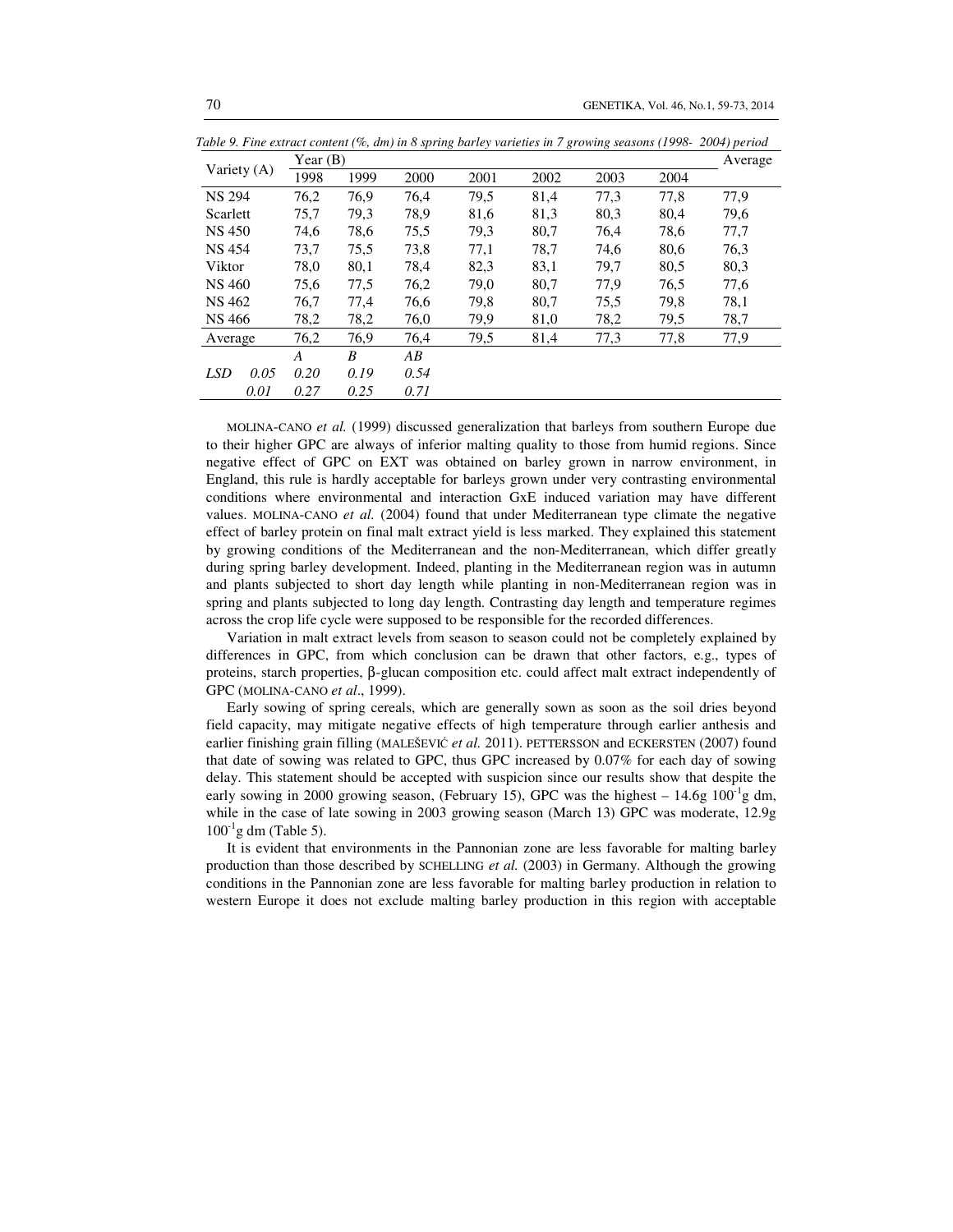quality. It is obvious from our results that temperature and precipitation are not merely factors influencing malting barley production. Indeed, malting barley with low quality can be produced even if temperature and precipitation are near the optimum.

 Additional problems in malting barley production are mainly related to growing practices. Contribution of nitrogen application could be quite questionable (MALEŠEVIĆ, professor of crop science, personal communication). To achieve higher yields, barley growers apply excessive doses of nitrogen. Preceding crops and mineralization of their harvest remains increases the available N during plant growth, which in turn increases the nitrogen level in grain. Surplus of available N was probably the cause of elevated GPC and low EXT in 1998, 1999 and 2000 growing season, when severe stress was not registered.

# **CONCLUSION**

Although environmental factors in the Pannonian zone are less favorable for spring barley production, the Pannonian zone cannot be classified as unfavorable region for growing spring malting barley. It is evident from our study that precipitation and temperature during growth and development are not merely factor determining spring barley quality, since good barley produced in the growing seasons with restricted available water and elevated temperature. More detailed study of spring barley growing practice and testing larger genetic variability will offer the solution for more successful production of spring malting barley. Due to acceptable quality in all growing seasons the varieties Scarlett and Viktor may be recommended for commercial production in the Pannonian zone.

> Received July 29<sup>th</sup>, 2013 Accepted January 05<sup>th</sup>, 2014

# **REFERENCES**

- ALBEDO, L.G., D.F. CALDERINI, G.A. SLAFER (2002): Physiological changes associated with genetic improvement of grain yield in barley. *In*: Slafer, G.A., J.L. Molina-Cano, R. Savin, J.L. Araus, I. Romagosa (Eds.), Barley Science: Recent Advances from Molecular Biology to Agronomy of Yield and Quality, pp. 361-386, Food Product Press, New York.
- ALBEDO, L.G., D.F. CALDERINI, G.A. SLAFER (2003): Genetic improvement of barley yield potential and its physiological determinants in Argentina (1944-1998). Euphytica *130*: 325-334.
- BORRÀS, G., I. ROMAGOSA, F. VAN EEUWIJK, G.A. SLAFER (2009): Genetic variability in duration of pre-heading phases and relationships with leaf appearance and tillering dynamics in a barley population. Field Crop Res. *113*: 95-104
- CALDERINI, D.F., M.P. REYNOLDS, G.A. SLAFER (1999): Genetic gains in wheat yield and main physiological changes associated with them during the 20th century. *In*: E.H. Satorre, G.A. Slafer (Eds.), Wheat: Ecology and Physiology of Yield Determination, pp. 351-372. Food Product Press, New York.
- FOX, G.P., A. KELLY, D.POULSEN, A. INKERMAN, R. HENRY (2006): Selecting for increased barley grain size. Journal of Cereal Science *43*: 198-208.
- GRAUSGRUBER, H., H. BOINTNER, R. TUMPOLD, P. RUCKENBAUER (2002): Genetic improvement of agronomic and qualitative traits of spring barley. Plant Breeding *121*: 411-416.
- GIANINETTI, A., F. TOFFOLI, A. CAVALLERO, G. DELOGU, A.M. STANCA (2005): Improving discrimination for malting quality in barley breeding programmes. Field Crop Research *94*: 189-200.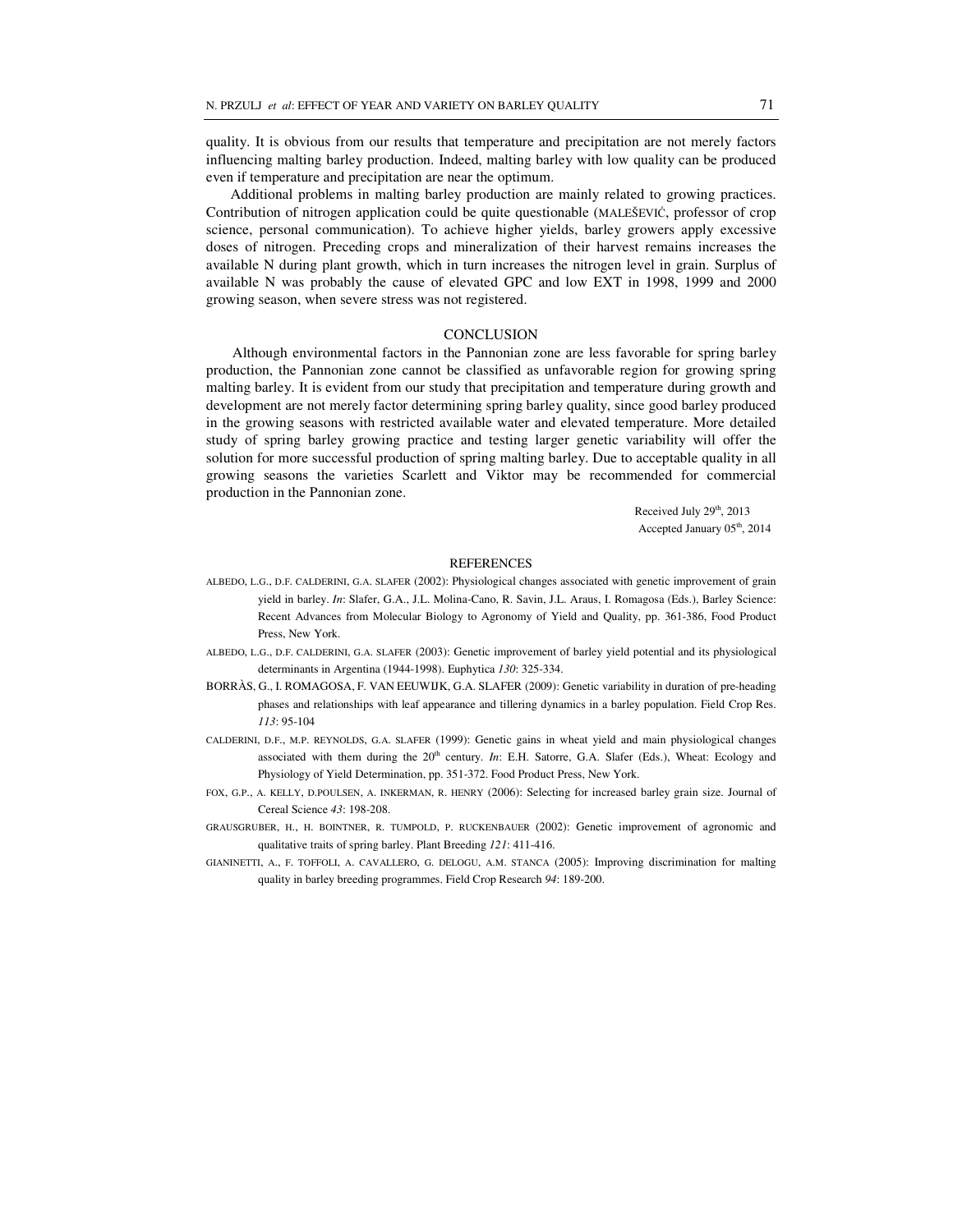- OLESEN, J.E., M. TRNKA, K. KERSEBAUM C., A.O. SKJELVAG, B.SEGUIN, P. PELTONEN-SAINIO, F. ROSSI, J. KOZYRA, F. MICALE (2011): Impacts and adaptation of European crop production systems to climate change. Eur. J. Agron. *34*: 96-112.
- MALEŠEVIĆ, M., V. AĆIN, G. JAĆIMOVIĆ, N. HRISTOV, D. BOGDANOVIĆ, B. MARINKOVIĆ, D. LATKOVIĆ (2011): Sowing dates and densities of winter wheat in long-term trials. *In*: Krajinović, M. (Ed.) 22nd International Symposium »Food safety production«, Trebinje, Bosnia and Herzegovina, 19-25 June, 2011. University of Novi Sad, Serbia, Faculty of Agriculture, pp. 314-317.
- MOLINA-CANO, J.L., A. RUBIO, E. IGARTUA, P. GRACIA, J.L. MONTOYA (2000): Mechanisms of Malt Extract Development in Barleys from Different European Regions: I. Effect of Environment and Grain Protein Content on Malt Extract Yield. J. I. Brewing *106*: 111-115.
- MOLINA-CANO, J.L., J.P. POLO, I. ROMAGOSA, A.W. MACGREGOR (2004): Malting Behavior of Barleys Grown in Canada and Spain as Related to Hordein and Enzyme Content. J.I. Brewing *110*: 34-42.
- PASSARELLA, V.S., R. SAVIN, L.G. ABELEDO, G.A. SLAFER (2003): Malting quality as affected by barley breeding (1944- 1998) in Argentina. Euphytica *134*: 161-167.
- PETTERSSON, C.G., H. ECKERSTEN (2007): Prediction of grain protein in spring malting barley grown in northern Europe. European Journal of Agronomy *27*: 205-214.
- PRŽULJ, N., S. DRAGOVIĆ, M. MALEŠEVIĆ, V. MOMČILOVIĆ, N. MLADENOV (1998): Comparative performanse of winter and spring malting barleys in semiarid growing conditions. Euphytica *101*: 377-382.
- PRŽULJ, N., V. MOMČILOVIĆ, N. MLADENOV (2000): Grain filling in two-rowed barley. Rostlinna Vyroba *46*: 81-86.
- PRŽULJ, N., V. MOMČILOVIĆ (2008): Cultivar x year interaction for winter malting barley quality traits. *In*: Kobiljski B. (Ed.) Conventional and Molecular Breeding of Field and Vegetable Crops, pp 418-421, Institute of Field and Vegetable Crops, Novi Sad, Serbia, 24-27 November, 2008.
- PRŽULJ, N., V. MOMČILOVIĆ (2009): Genetic and ecological variation in spring malting barley. In: (Eds) Marić, S., Z. Lončarić. Proceedings of 44th Croatian and 4th International Symposium on Agriculture, pp 627-627, Faculty of Agriculture University of Josip Juraj Strossmayer in Osijek, Opatija, Croatia,16-20 February 2009.
- PRŽULJ, N., V. MOMČILOVIĆ (2011): Importance of Spikelet Formation Phase in the Yield Biology of Winter Barley. Field and Vegetable Crops *48*: 37-48.
- PRŽULJ, N., V. MOMČILOVIĆ, J. CRNOBARAC (2013): Path coefficient analysis of quality of two-row spring barley. Genetika 45: 21-30.
- SAVIN, R., J.L. MOLINA-CANO (2002): Changes in malting quality and its determinants in response to abiotic stresses. In: Slafer G.A., Molina-Cano J.L., Savin R., Araus J.L., Romagosa I. (eds), Barley science- recent advances from molecular biology to agronomy of yield and quality, Food Products Press, New York, pp. 523-550.
- STONE, P. (2001): The effects of heat stress on cereal yield and quality. In Basara, A.S. (Ed.) Crop Responses and Adaptations to Temperature Stress, pp 243-291, Food Products Press, Binghamton, New York.
- QI, J.C., G.P. ZHANG, M.X. ZHOU (2006): Protein and hordein content in barley seeds as affected by nitrogen level and their relationship to beta-amylase activity. Journal of Cereal Science *43*: 102-107.
- WARDLAW, I.F.C. BLUMENTHAL, O. LARROQUE, C.W. WRIGLEY (2002): Contrasting effects of chronic heat stress and heat shock on kernel weight and flour quality in wheat. Functional Plant Biology *29*: 25-34.
- ZAR, J.H. (1996): Biostatistical analysis. 3rd ed. Prentice Hall, pp 285-305.
- ZHANG, G.P., J.X. CHEN, F.DAI, J.M.WANG, F.B. WU 2006. The Effect of Variety and Environment on βamylase Activity is Associated with the Change of Protein Content in Barley Grains. J. Agron. Crop Sci. *192*: 43-49.